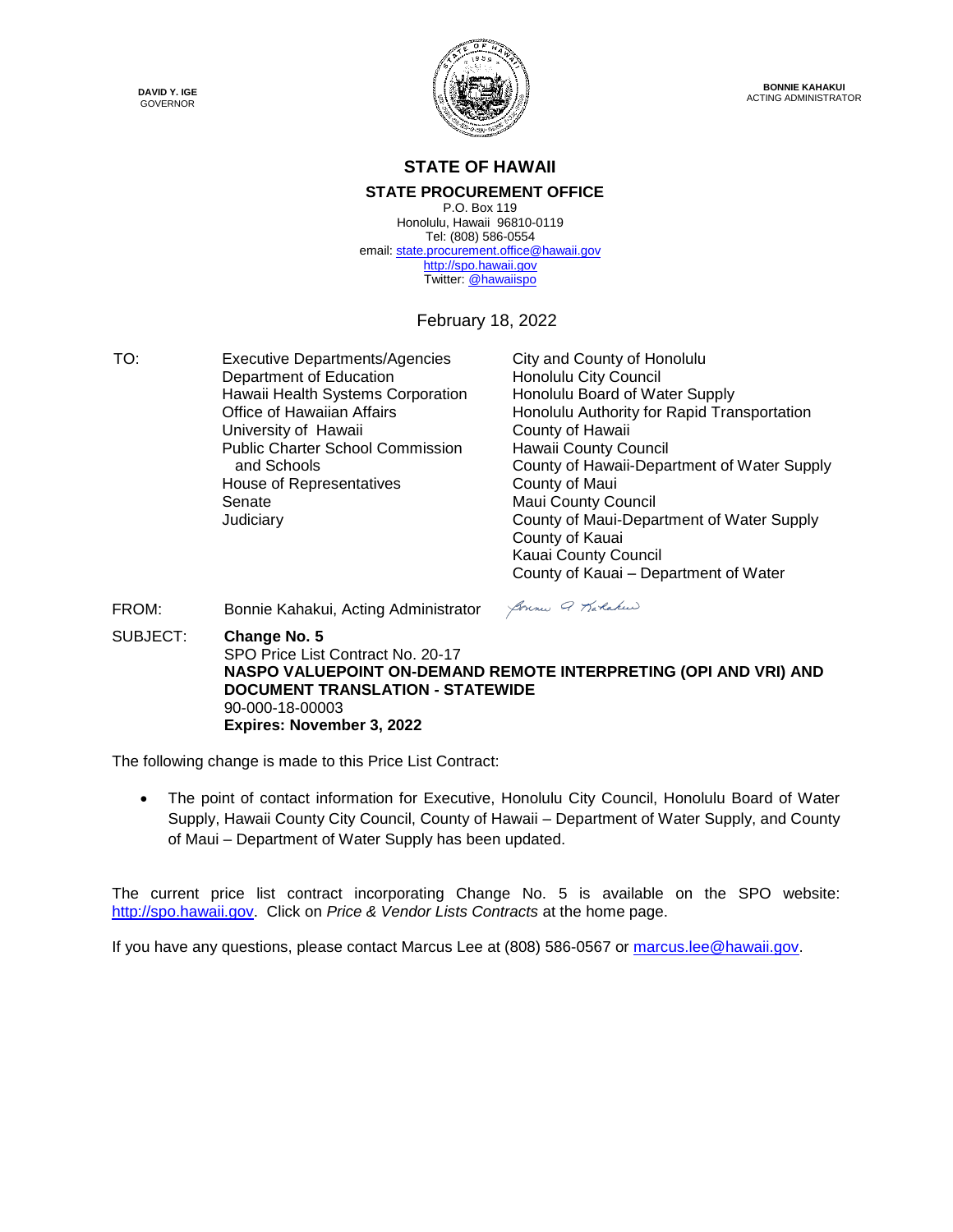# **TABLE OF CONTENTS:**

| Participating Jurisdictions, Points of Contact, Non-Profit Organizations 4-5        |  |
|-------------------------------------------------------------------------------------|--|
| Authorized Contractors, Compliance, pCard, PO, GET and County Surcharge6-7          |  |
|                                                                                     |  |
|                                                                                     |  |
|                                                                                     |  |
|                                                                                     |  |
|                                                                                     |  |
|                                                                                     |  |
|                                                                                     |  |
| Contractor Information – Corporate Translation Services, Inc. dba Language Link  16 |  |
|                                                                                     |  |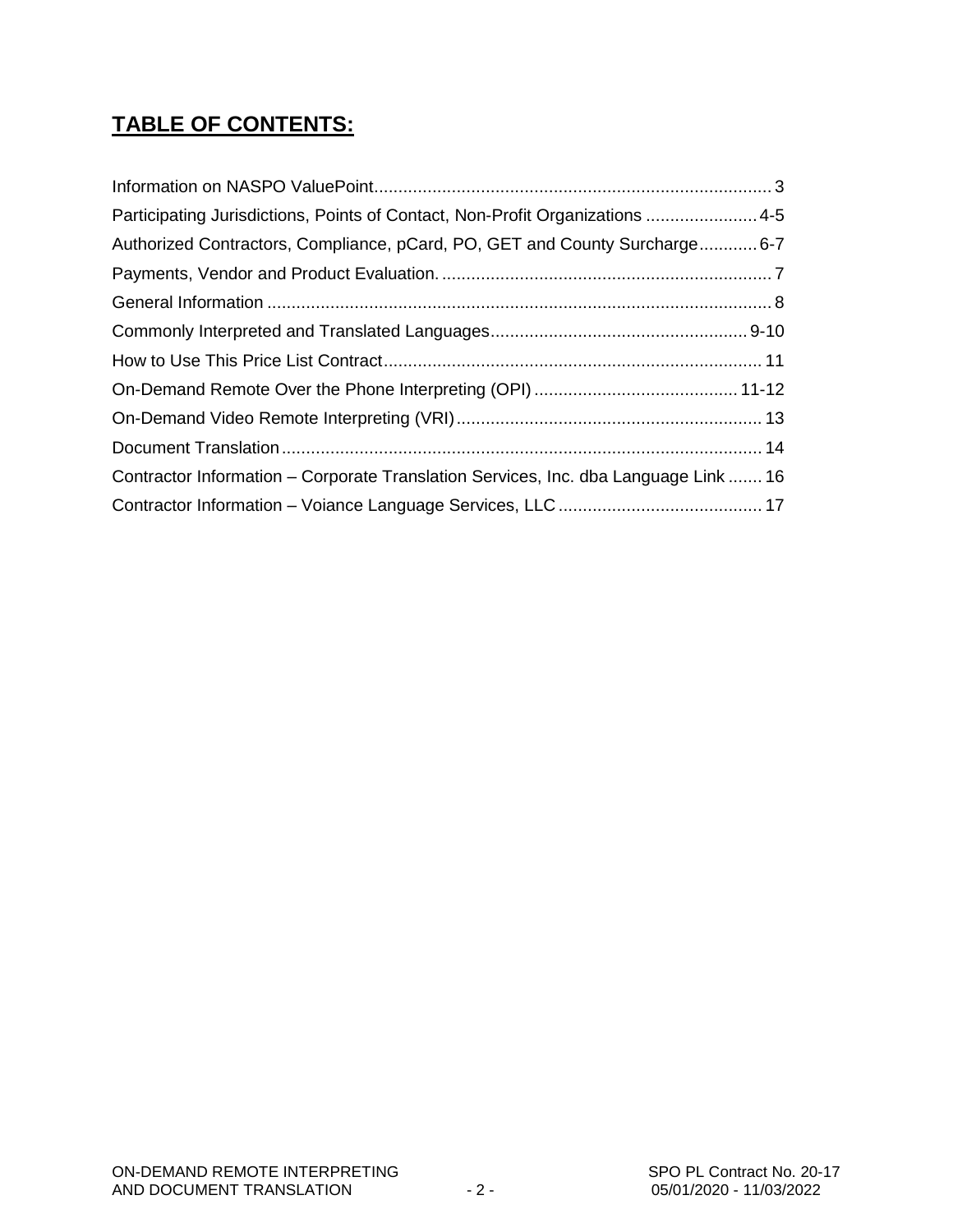## **STATE OF HAWAII STATE PROCUREMENT OFFICE**

**SPO Price List Contract No. 20-17 Replaces SPO Price List Contract 16-05 Includes Change No. 5** Effective: 2/18/2022

*THIS SPO PRICE LIST CONTRACT IS FOR AUTHORIZED BUSINESS USE ONLY*

# **NASPO VALUEPOINT ON-DEMAND REMOTE INTERPRETING (OPI AND VRI) AND DOCUMENT TRANSLATION**

(NASPO ValuePoint Contract No. 90-000-18-00003) **May 1, 2020 to November 3, 2022**

#### **INFORMATION ON NASPO VALUEPOINT**

The NASPO ValuePoint Cooperative Purchasing Organization is a multi-state contracting consortium of state governments, including local governments, of which the State of Hawaii is a member. The NASPO ValuePoint Purchasing Organization seeks to achieve price discounts by combining the requirements of multi-state governmental agencies, and cost-effective and efficient acquisition of quality products and services.

The State of New Mexico is the current lead agency and contract administrator for the NASPO Transcription Services contract. A request for competitive sealed proposals was issued on behalf of NASPO ValuePoint Cooperative Purchasing Organization, LLC, and contracts were awarded to seven (7) qualified vendors. The State of Hawaii has signed a Participating Addendum with three (3) Contractors.

The purpose of this contract is to provide On-Demand Over the Phone Interpreting (OPI) and Video Remote Interpreting (VRI) language interpreter services and Document Translation for agencies and their clients who need immediate interpreter assistance. These services are required to assist Limited English Proficiency (LEP) clients uncomfortable speaking English, or whose English is not clearly understood. Immediate Telephone Based Interpreter Services will facilitate communication between clients and customers at a service provider facility when an onsite interpreter is not available

For additional information on this contract, visit the NASPO ValuePoint website at [https://www.naspovaluepoint.org/portfolio/on-demand-remote-interpreting-opi-and-vri-and](https://www.naspovaluepoint.org/portfolio/on-demand-remote-interpreting-opi-and-vri-and-document-translation/)[document-translation/.](https://www.naspovaluepoint.org/portfolio/on-demand-remote-interpreting-opi-and-vri-and-document-translation/)

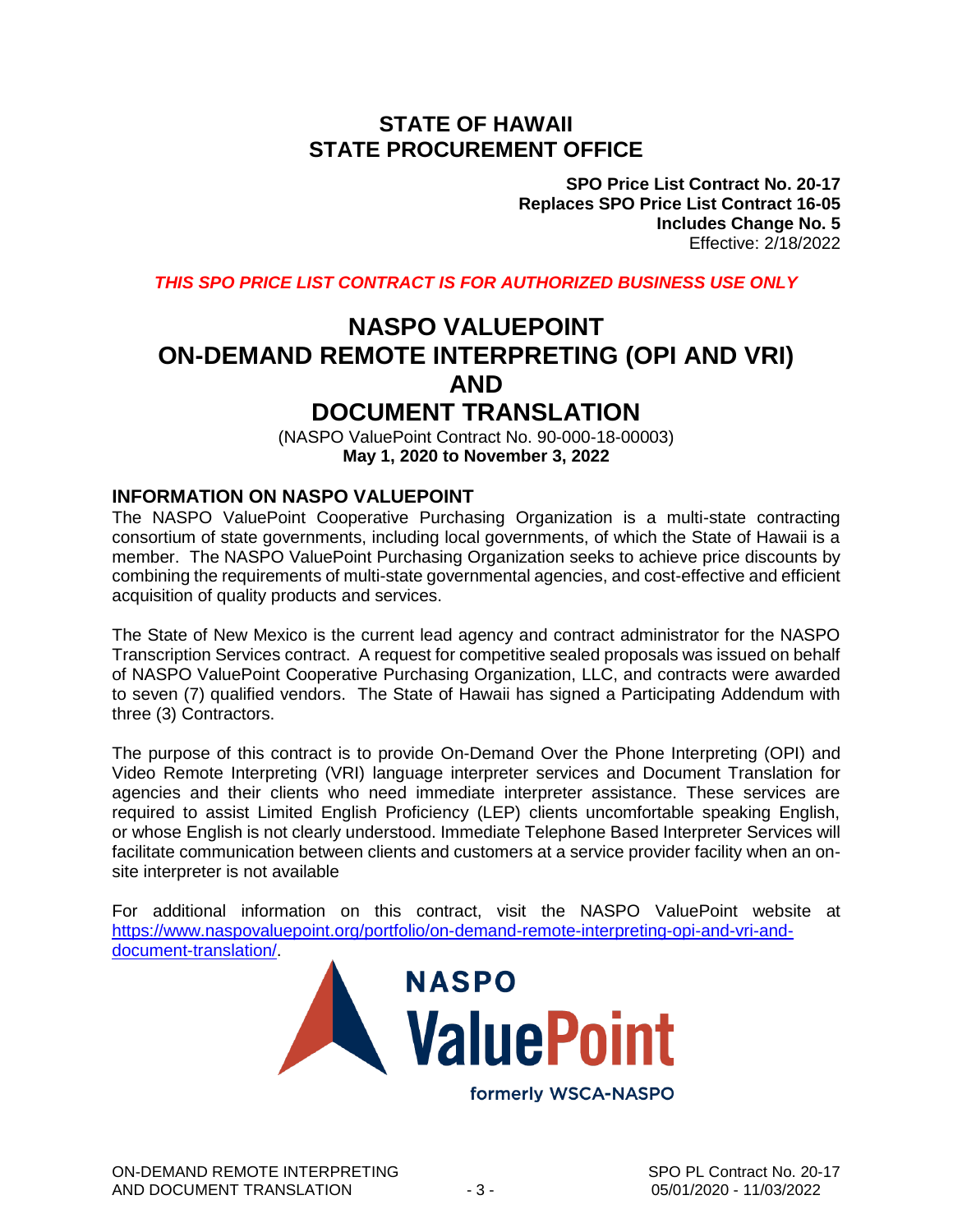**PARTICIPATING JURISDICTIONS** listed below have signed a cooperative agreement and/or a memorandum of agreement with the SPO and are authorized to utilize this vendor list contract.

| <b>Executive Departments/Agencies</b>   | City and County of Honolulu                   |
|-----------------------------------------|-----------------------------------------------|
| Department of Education                 | Honolulu City Council                         |
| Hawaii Health Systems Corporation       | Honolulu Board of Water Supply                |
| Office of Hawaiian Affairs              | Honolulu Authority for Rapid Transportation   |
| University of Hawaii                    | County of Hawaii                              |
| <b>Public Charter School Commission</b> | Hawaii County Council                         |
| and Schools                             | County of Hawaii - Department of Water Supply |
| House of Representatives                | County of Maui                                |
| Senate                                  | <b>Maui County Council</b>                    |
| Judiciary                               | County of Maui - Department of Water Supply   |
|                                         | County of Kauai                               |
|                                         | Kauai County Council                          |
|                                         | County of Kauai - Department of Water         |

The participating jurisdictions are not required but may purchase from this vendor list contract, and requests for exceptions from the contract are not required. Participating jurisdictions are allowed to purchase from other contractors, however, HRS chapter 103D and the procurement rules apply to purchases using the applicable procurement method and its procedures, such as small purchases or competitive sealed bidding. The decision to use this contract or to solicit pricing from other sources will be at the discretion of the participating jurisdiction.

**POINTS OF CONTACT**. Questions regarding the products listed, ordering, pricing, and status should be directed to the contractor(s).

| <b>Jurisdiction</b>                                | <b>Name</b>                | <b>Phone</b> | Fax      | <b>E-mail</b>                           |
|----------------------------------------------------|----------------------------|--------------|----------|-----------------------------------------|
| Executive                                          | Marcus Lee                 | 586-0567     | 586-0570 | marcus.lee@hawaii.gov                   |
| <b>DOE</b>                                         | <b>Procurement Staff</b>   | 675-0130     | 675-0133 | G-OFS-DOE-<br>Procurement@k12.hi.us     |
| <b>HHSC</b>                                        | Nancy Delima               | 359-0994     |          | ndelima@hhsc.org                        |
| OHA                                                | <b>Christopher Stanley</b> | 594-1833     | 594-1865 | chriss@oha.org                          |
| UH                                                 | Karlee Hisashima           | 956-8687     | 956-2093 | karlee@hawaii.edu                       |
| Public Charter School<br>Commission and<br>Schools | Danny Vasconcellos         | 586-3775     | 586-3776 | danny.vasconcellos@spcsc.ha<br>waii.gov |
| House                                              | <b>Brian Takeshita</b>     | 586-6423     | 586-6401 | takeshita@capitol.hawaii.gov            |
| Senate                                             | Carol Taniguchi            | 586-6720     | 586-6719 | c.taniguchi@capitol.hawaii.gov          |

Procurement questions or concerns may be directed as follows: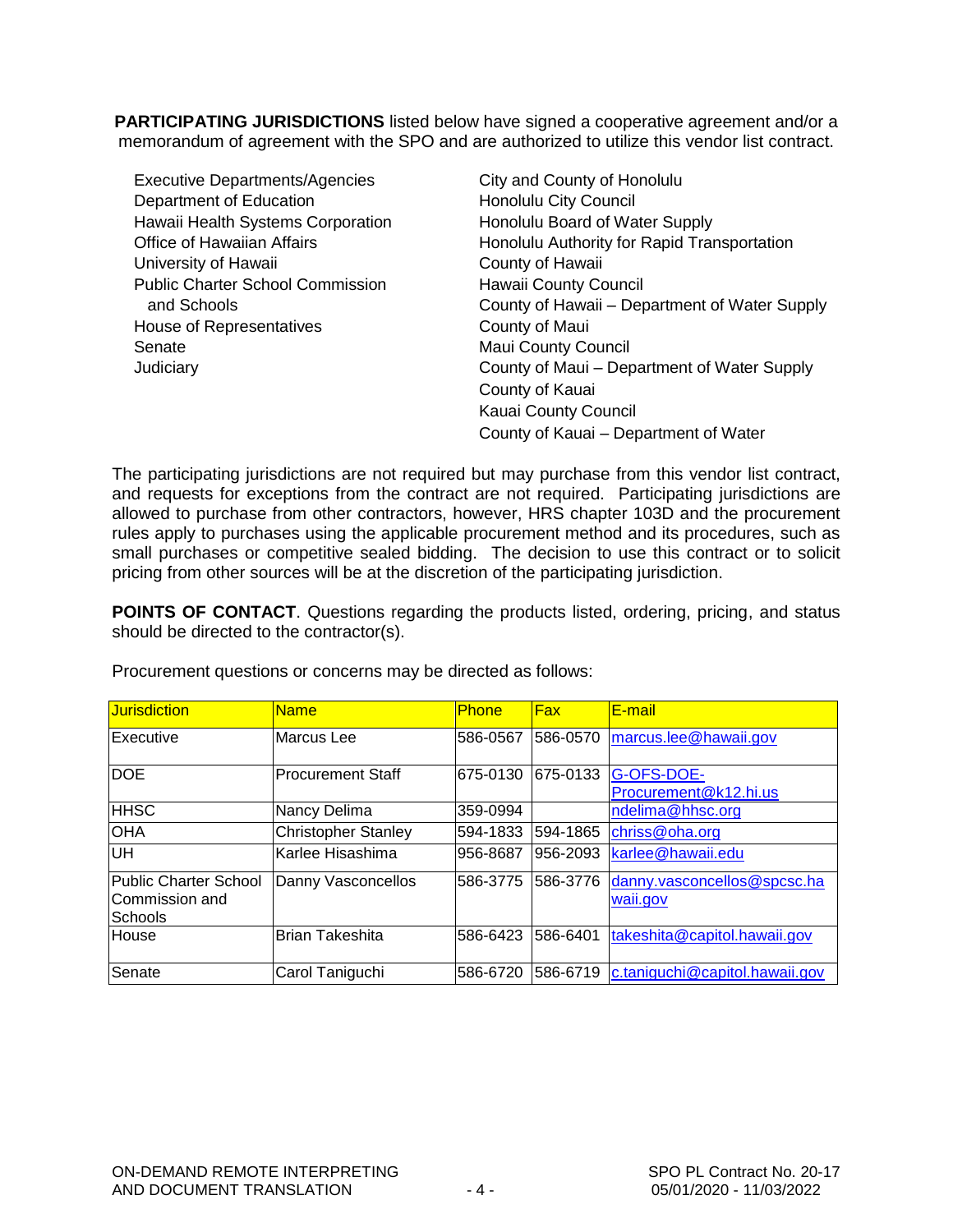| <b>Jurisdiction</b>                                 | <b>Name</b>                           | Phone                | Fax                  | E-mail                                       |
|-----------------------------------------------------|---------------------------------------|----------------------|----------------------|----------------------------------------------|
| Judiciary                                           | Tritia Cruz                           | 538-5805             | 538-5802             | tritia.l.cruz@courts.hawaii.gov              |
| C&C of Honolulu                                     | <b>Procurement Specialist</b>         | 768-5535             | 768-3299             | bfspurchasing@honolulu.gov                   |
| Honolulu City Council                               | Kendall Amazaki, Jr.<br>Nanette Saito | 768-5084<br>768-5085 | 768-5011             | kamazaki@honolulu.gov<br>nsaito@honolulu.gov |
| Honolulu Board of<br><b>Water Supply</b>            | <b>Procurement Office</b>             | 748-5071             |                      | fn_procurement@hbws.org                      |
| <b>HART</b>                                         | Dean Matro                            | 768-6246             |                      | dean.matro@honolulu.gov                      |
| County of Hawaii                                    | Diane Nakagawa                        | 961-8440             |                      | diane.nakagawa@hawaiicounty.<br>gov          |
| Hawaii County Council Diane Nakagawa                |                                       | 961-8440             |                      | diane.nakagawa@hawaiicounty.<br>gov          |
| County of Hawaii -<br>Department of Water<br>Supply | Ka'iulani L. Matsumoto                | 961-8050<br>ext. 224 | 961-8657             | kmatsumoto@hawaiidws.org                     |
| County of Maui                                      | <b>Jared Masuda</b>                   | 463-3816             |                      | jared.masuda@co.maui.hi.us                   |
| <b>Maui County Council</b>                          | Marlene Rebugio                       | 270-7838             |                      | marlene.rebugio@mauicounty.u                 |
| County of Maui-<br>Department of Water<br>Supply    | Kenneth L. Bissen                     | 270-7684             | 270-7136             | ken.bissen@co.maui.hi.us                     |
| County of Kauai                                     | <b>Ernest Barreira</b>                | 241-4295             | 241-6297             | ebarreira@kauai.gov                          |
| Kauai County Council                                | Codie Tabalba<br>Scott Sato           | 241-4193<br>241-4810 | 241-6349<br>241-6349 | ctabalba@kauai.gov<br>ssato@kauai.gov        |
| County of Kauai-<br>Department of Water             | <b>Marcelino Soliz</b>                | 245-5470             | 245-5813             | msoliz@kauaiwater.org                        |

**USE OF THIS LIST CONTRACT BY NONPROFIT ORGANIZATIONS.** Pursuant to HRS §103D-804, nonprofit organizations with current purchase of service contracts (HRS chapter 103F) have been invited to participate in the SPO price and vendor list contracts.

A listing of these nonprofit organizations is available at the SPO website: [http://spo.hawaii.gov.](http://spo.hawaii.gov/) Click on *For Vendors > Non-Profits > Cooperative Purchasing Program > View the list of qualifying nonprofits eligible to participate in cooperative purchasing.*

If a nonprofit wish to purchase from an SPO price or vendor list contract, the nonprofit must obtain approval from each Contractor (participation must be mutually agreed upon, for example). A Contractor may choose to deny participation by a nonprofit. However, if a nonprofit and Contractor mutually agree to this arrangement, it is understood that the nonprofit will retain its right to purchase from other than an SPO price list contract vendor(s).

**AUTHORIZED CONTRACTORS.** The authorized vendors are listed below. They have signed a Master Agreement with the State of New Mexico and a Participating Addendum with the Hawaii State Procurement Office.

Corporate Translations Services, Inc. dba Language Link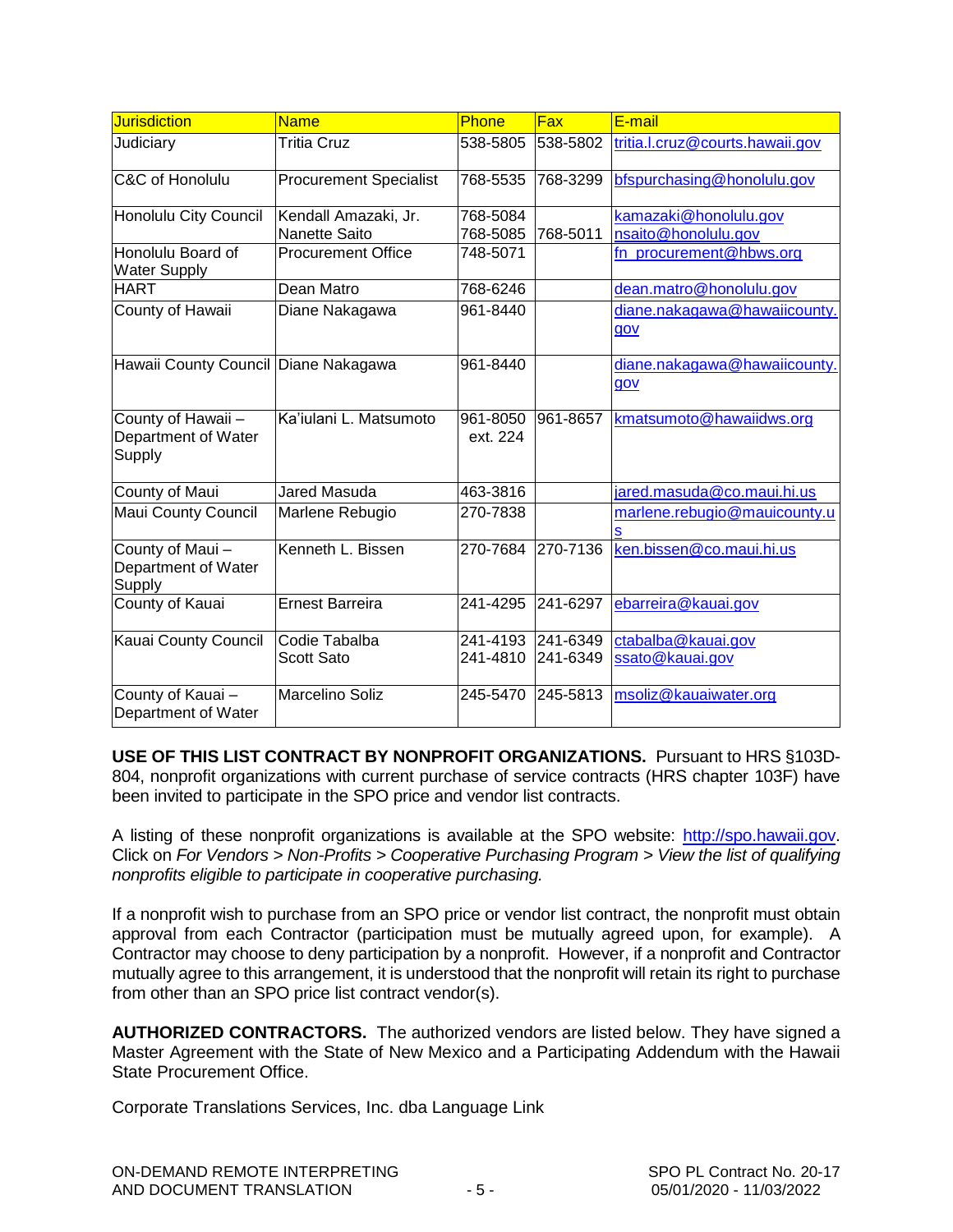Voiance Language Services, LLC

**VENDOR CODES** for annotation on purchase orders are obtainable from the *Alphabetical Vendor Edit Table* available at your department's fiscal office. Agencies are cautioned that the remittance address on an invoice may be different from the address of the vendor code annotated on the purchase order.

**COMPLIANCE PURSUANT TO HRS §103D-310(c).** Prior to awarding this contract, the SPO verified compliance of the Contractor(s) named in the SPO Price List Contract No. 20-17. *No further compliance verification is required prior to issuing a contract, purchase order, or pCard payment when utilizing this contract.*

**PURCHASING CARD (pCard).** The State of Hawaii Purchasing Card (pCard) is required to be used by the Executive department/agencies, excluding the DOE, HHSC, OHA, and UH, for orders totaling less than \$2,500. For purchases of \$2,500 or more, agencies may use the pCard, subject to its credit limit, or issue a purchase order.

**PURCHASE ORDERS** may be issued for purchases of \$2,500 or more and for vendors who either do not accept the pCard, set minimum order requirements before accepting the pCard for payment, or who charge its customers a transaction fee for the usage.

**SPO PRICE LIST CONTRACT NO. 20-17 AND NASPO VALUEPOINT MASTER AGREEMENT NO.'S** shall be typed on purchase orders and pCard purchases issued against this price list contract. Please input the following Master Agreement Numbers for the following Contractors:

90-000-18-00003AB – Corporate Translation Services, Inc. dba Language Link 90-000-18-00003AG – Voiance Language Services, LLC

**STATE GENERAL EXCISE TAX (GET) AND COUNTY SURCHARGE** shall not exceed the following rates if the seller elects to pass on the charges to its customers. The GET is not applied to shipping or delivery charges.

| County                                        | County<br>Surcharge Tax | <b>State</b><br><b>GET</b> | Max Pass-<br>On Tax | <b>Expiration of Surcharge</b><br><b>Tax Rate</b> |
|-----------------------------------------------|-------------------------|----------------------------|---------------------|---------------------------------------------------|
|                                               | Rate                    |                            | Rate                |                                                   |
| C&C of Honolulu                               | 0.50%                   | 4.0%                       | 4.7120%             | 12/31/2030                                        |
| Hawaii                                        | 0.50%                   | 4.0%                       | 4.7120%             | 12/31/2030                                        |
| County of Maui<br>(including Molokai & Lanai) | 0.0%                    | 4.0%                       | 4.1666%             | No county surcharge                               |
| Kauai                                         | 0.50%                   | 4.0%                       | 4.7120%             | 12/31/2030                                        |

The GET or use tax and county surcharge may be added to the invoice as a separate line item and shall not exceed the current max pass-on tax rate(s) for each island.

County surcharges on State General Excise (GE) tax or Use Tax may be visibly passed on but are not required. For more information on county surcharges and the max pass-on tax rate, please visit the Department of Taxation's website at [http://tax.hawaii.gov/geninfo/countysurcharge.](http://tax.hawaii.gov/geninfo/countysurcharge)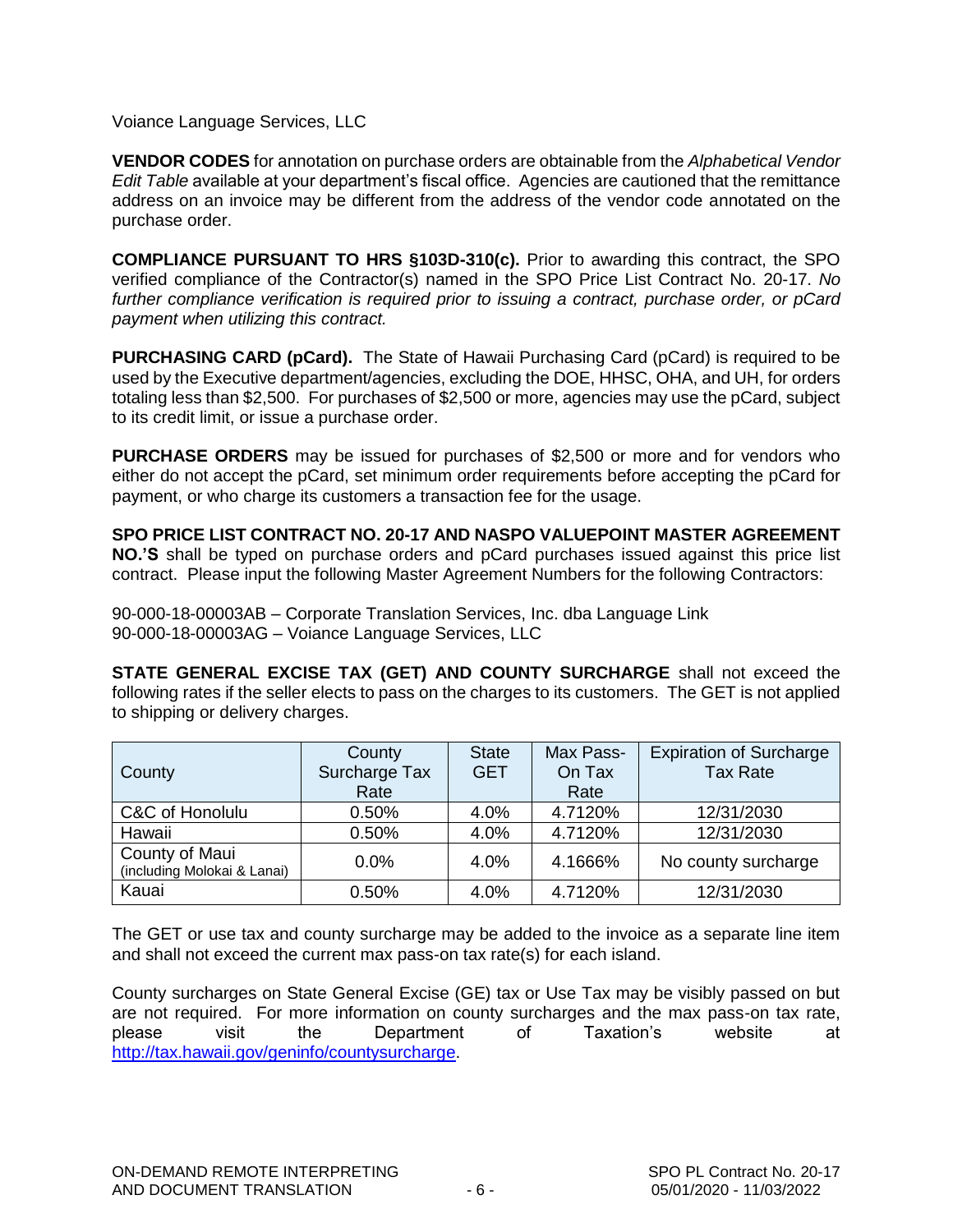**PAYMENTS** are to be made to the Contractor(s) remittance address. HRS §103-10 provides that the State shall have thirty (30) calendar days after receipt of invoice or satisfactory completion of the contract to make payment. Payments may also be made via pCard.

**VENDOR AND PRODUCT EVALUATION.** Form SPO-012, Evaluation: Vendor or Product, to address concerns on this vendor list contract, is available to agencies at the SPO website: [http://spo.hawaii.gov.](http://spo.hawaii.gov/) Click on *Forms* on the home page.

**PRICE OR VENDOR LIST CONTRACT AVAILABLE ON THE INTERNET** at the SPO website: [http://spo.hawaii.gov.](http://spo.hawaii.gov/) Click on *Price & Vendor List Contracts* on the home page.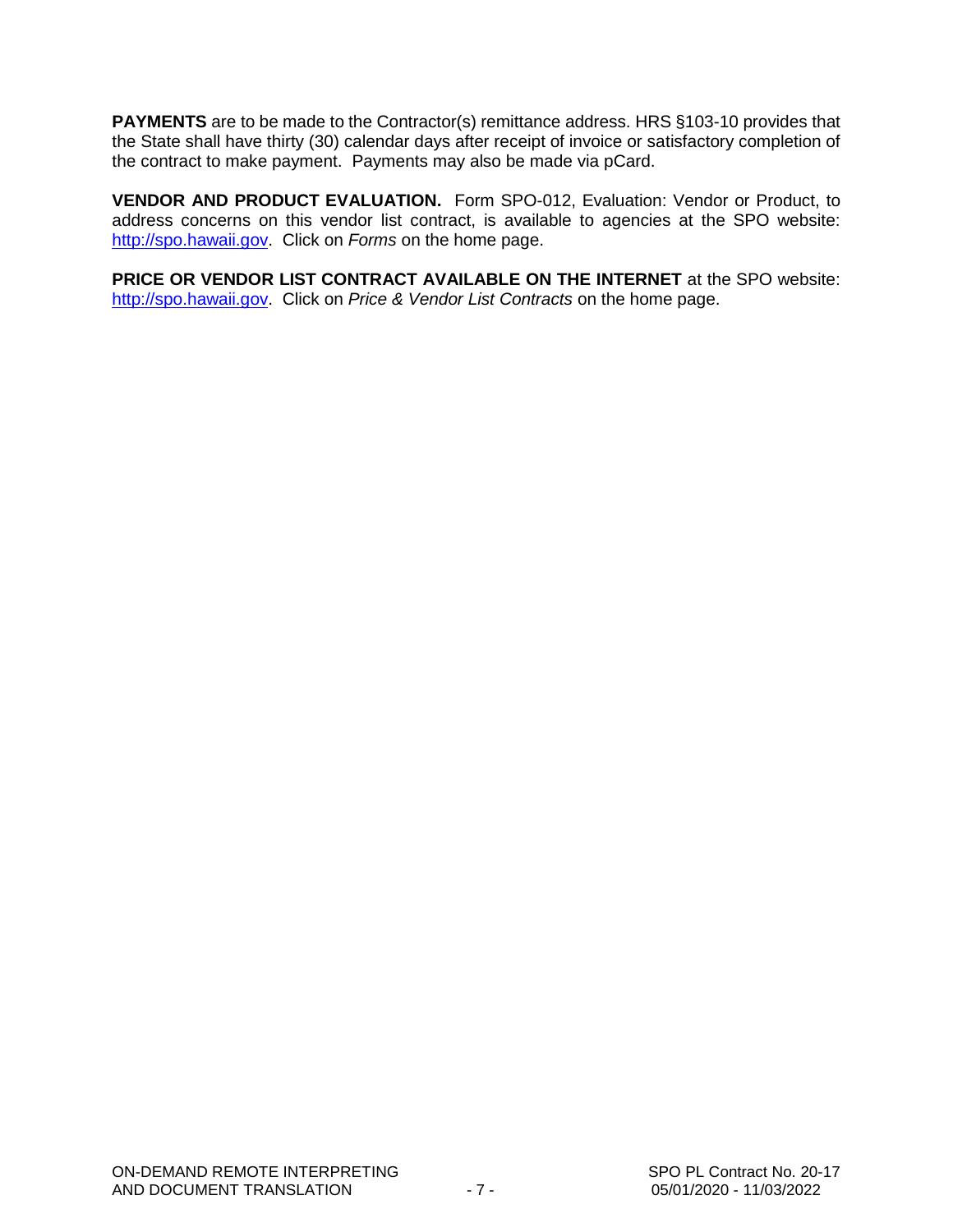## **General Information**

Contractors shall provide 365-days a year, 7-days a week, 24-hours a day On-Demand Over the Phone Interpreting (OPI), Video Remote Interpreting (VRI), and Document Translation services on an "as needed" basis for Limited English Proficient (LEP) clients needing an immediate interpreter or translation assistance.

The below are interpreter operational requirements:

- 1. The interpreter shall remain neutral in the conversation unless prompted by the customer with additional instructions.
- 2. The interpreter shall speak in the first  $(1<sup>st</sup>)$  person.
- 3. The interpreter shall use the utmost courtesy when conversing with the customer and/or the client.
- 4. The interpreter shall respect the cultural differences of the client.
- 5. The interpreter shall refrain from entering into a disagreement with the customer and/or the client.
- 6. The interpreter shall accurately interpret the client's statements and relay the message in its entirety with the meaning preserved throughout the conversation. Information will not be edited or deleted which may erroneously change the meaning of the client's statements.
- 7. All conversations, interpretations, or translations will remain confidential and shall not be shared with individuals unrelated to the call or translation. Calls must only be recorded for Quality Assurance and training purposes. Call recording may be further restricted in other state's Participating Addendums.
- 8. The translator shall provide accurate (reflect the meaning correctly), effective (provide the intended effect on the reader), and impartial (unbiased) services.

The contractor must provide toll-free access to interpreter services from anywhere in the United States, 365-days a year, 7-days a week, 24-hours a day. The contractor must have all the necessary equipment, installed and functioning, to provide the services required in the contract.

The interpreters must have a telephone terminal equipment with expansion capabilities to accommodate an increase in call volume, as needed.

The contractor must only invoice for the time that interpreter service is provided. The time required for establishing the language service needed and/or connection time to the appropriate interpreter will not be chargeable. Billing of the interpretation period starts when the interpreter answers and begins interpreting. The interpretation period is ended when the interpreter has been disconnected from both the customer and the client.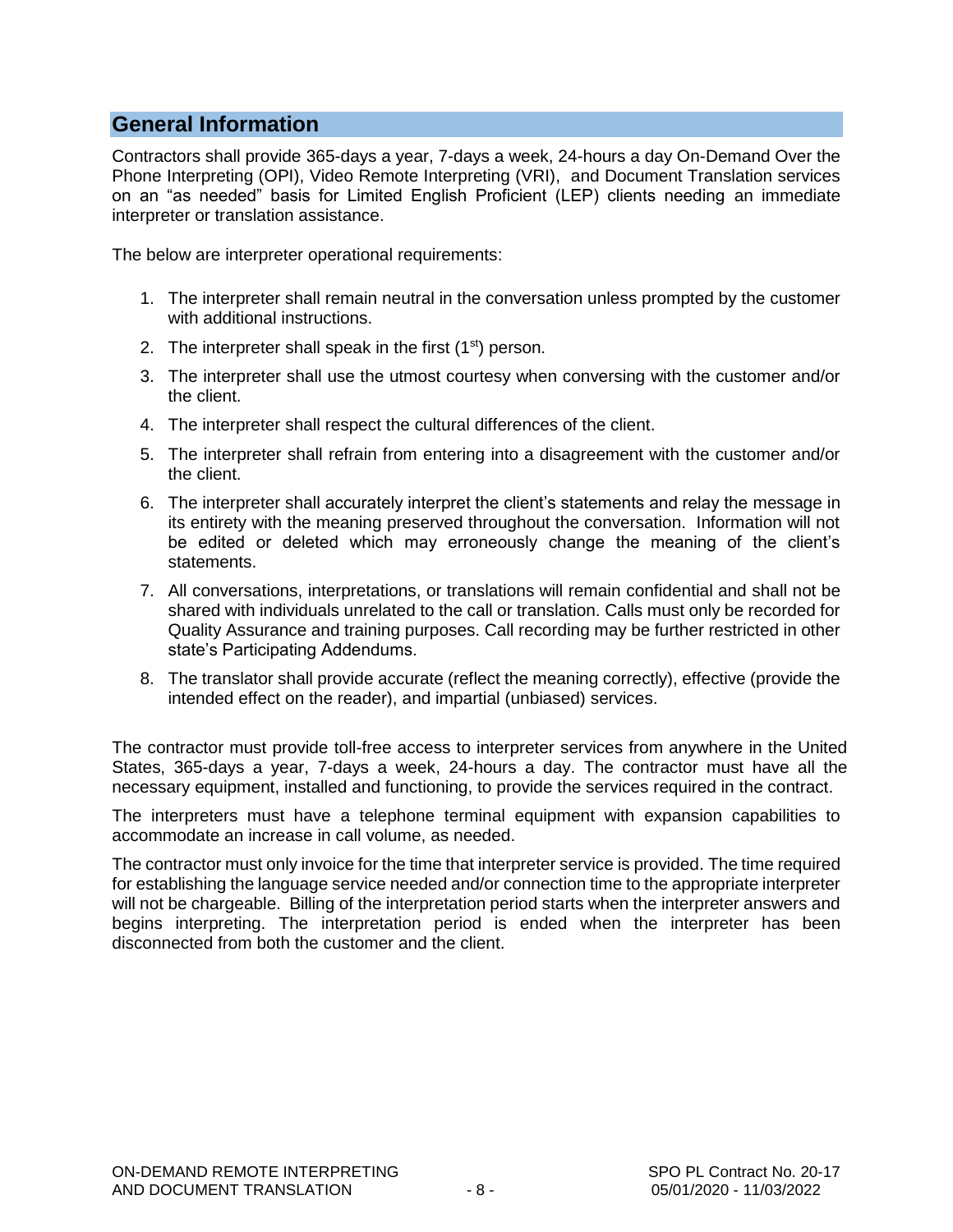# **Commonly Interpreted and Translated Languages**

Below is a list of commonly interpreted and translated languages other than the top ten languages: Arabic, Chinese, Spanish, Russian, Somali, Vietnamese, Swahili, Tigrinya, Korean, or Farsi.

| Cantonese (Yue)                                 | Bhutanese/Dzongkha | Croatian              | Hausa            |
|-------------------------------------------------|--------------------|-----------------------|------------------|
| Toishanese<br>(Toishan,<br>Toisanese) (Yue)     | <b>Bosnian</b>     | Czech                 | Hebrew           |
| Fuzhou (Min)                                    | <b>Bulgarian</b>   | Danish                | Hindi            |
| Shanghainese (Wu)                               | <b>Burmese</b>     | Dari                  | Hindustani       |
| Hunanese                                        | Cambodian          | Dinka                 | Hmong            |
| Foochow (Min)                                   | Canjobal           | Dutch                 | Hungarian        |
| Abron                                           | Cape Verde Creole  | Edo                   | Ibo (Igbo)       |
| Acholi                                          | Catalan            | Ethiopian             | Ilocano          |
| Afghan                                          | Cebuano            | Ewe                   | Italian          |
| Afrikaans                                       | Chaldean           | Fanti                 | Jakartanese      |
| Akan                                            | Cham               | Fijian                | Japanese         |
| Akateco/Akateko                                 | Chamorro           | Finnish               | Javanese (Ngoko) |
| Albanian                                        | Hahka/Hakha (Chin) | Fon                   | Jula             |
| American Sign<br>Language (ASL)<br>via VRI only | Chin-Zo            | French                | Kachin           |
| Amharic                                         | Chin-Mizo          | <b>French Creole</b>  | Kanjobal         |
| Armenian                                        | Chin-Tedim         | French-Canadian       | Kannada          |
| Ashanti                                         | Falam Chin         | Fukienese             | Kaqchikel        |
| Assyrian                                        | Chin               | Fulani (Fula)         | Karen            |
| Azerbaijani                                     | Chin-Zomi          | Ga                    | Karenni          |
| Bahasa/Brunei                                   | Hakka Chin         | Ganda                 | Khmer            |
| Bambara                                         | Chin-Zophei        | Georgian              | Kikuyu (Gikuyu)  |
| Bari                                            | Chukchi            | German                | Kinyamulenge     |
| Basaa (Bantu<br>Language)                       | Chuukese (Trukese) | Greek                 | Kinyarwanda      |
| Belorussian                                     | Cora               | Gujarati              | Kirundi (Rundi)  |
| Bengali                                         | Creole             | <b>Haitian Creole</b> | Kiswahili        |
| Kongo                                           | Moldavian          | Romanian              | Tajiki           |
| Kosraean                                        | Mongolian          | Rwanda                | Tamil            |
| Krahn                                           | Montenegrin        | Samoan                | Telugu           |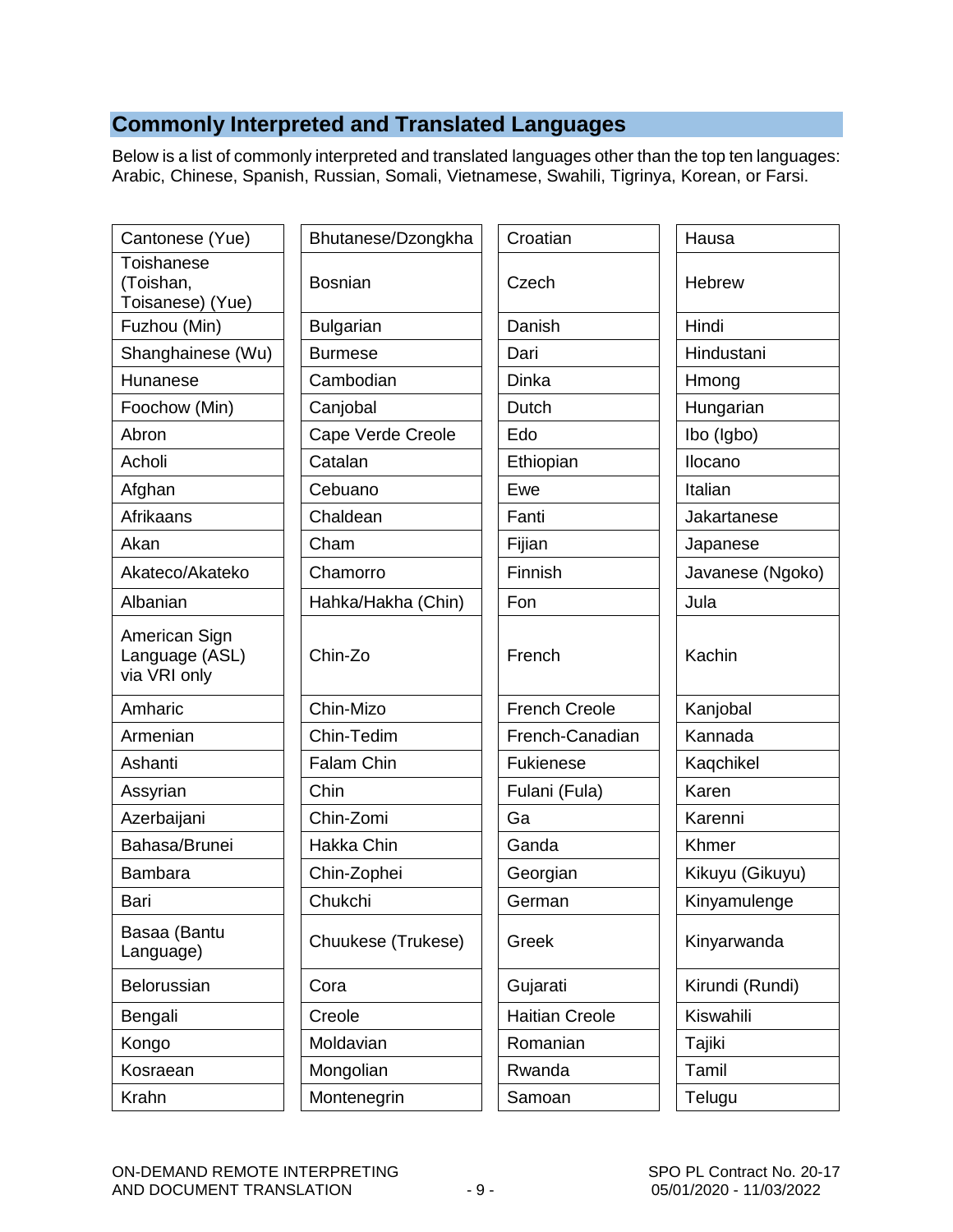| Krio                     | Moroccan             | Sango                  | Teochew            |
|--------------------------|----------------------|------------------------|--------------------|
| Kunama                   | Navajo               | Serbian                | Thai               |
| <b>Kurdish</b>           | Neapolitan           | Serbo-Croatian         | Thonga             |
| Laotian                  | Nepali               | Sicilian               | Tibetan            |
| Liberian                 | Newari               | Sindhi                 | <b>Tigre</b>       |
| Lingala                  | Nigerian Pidgin      | Sinhalese              | Tojolabal          |
| Lithuanian               | Norwegian            | Slovak                 | Tongan             |
| Luganda                  | <b>Nuer</b>          | Slovenian              | Toucouleur         |
| Luo (Dhuluo)             | Oromo (Oromifa)      | Soninke                | Triqui             |
| Maay Somali              | Palauan              | Soninke (Maraka)       | <b>Turkish</b>     |
| Maaymaay                 | Pashto               | Soninke<br>(Sarahuleh) | <b>TWI</b>         |
| Macedonian               | Pohnpei              | Soninke<br>(Sarakole)  | Ukrainian/Ukranian |
| Indonesian (Malay)       | Polish               | Sudanese               | Urdu               |
| Malay (Bahasa<br>Melayu) | Portuguese           | Sundanese              | <b>Uzbek</b>       |
| Malayalam                | Portuguese Creole    | Susu                   | Wolof              |
| Malinke                  | Portuguese-Brazilian | Swedish                | Yoruba             |
| Mam                      | Pulaar               | Sylheti                | Yugoslavian        |
| Mandinka<br>(Mandingo)   | Punjabi              | <b>Tadzhik</b>         | Zarma              |
| Marathi                  | Q'anjob'al           | Tagalog/Filipino       |                    |
| Marshallese              | Quechua              | Taishanese             |                    |
| Mien                     | Quiche               | <b>Taiwanese</b>       |                    |
| Mixteco                  | Rohingya/Rohinya     | Tajik                  |                    |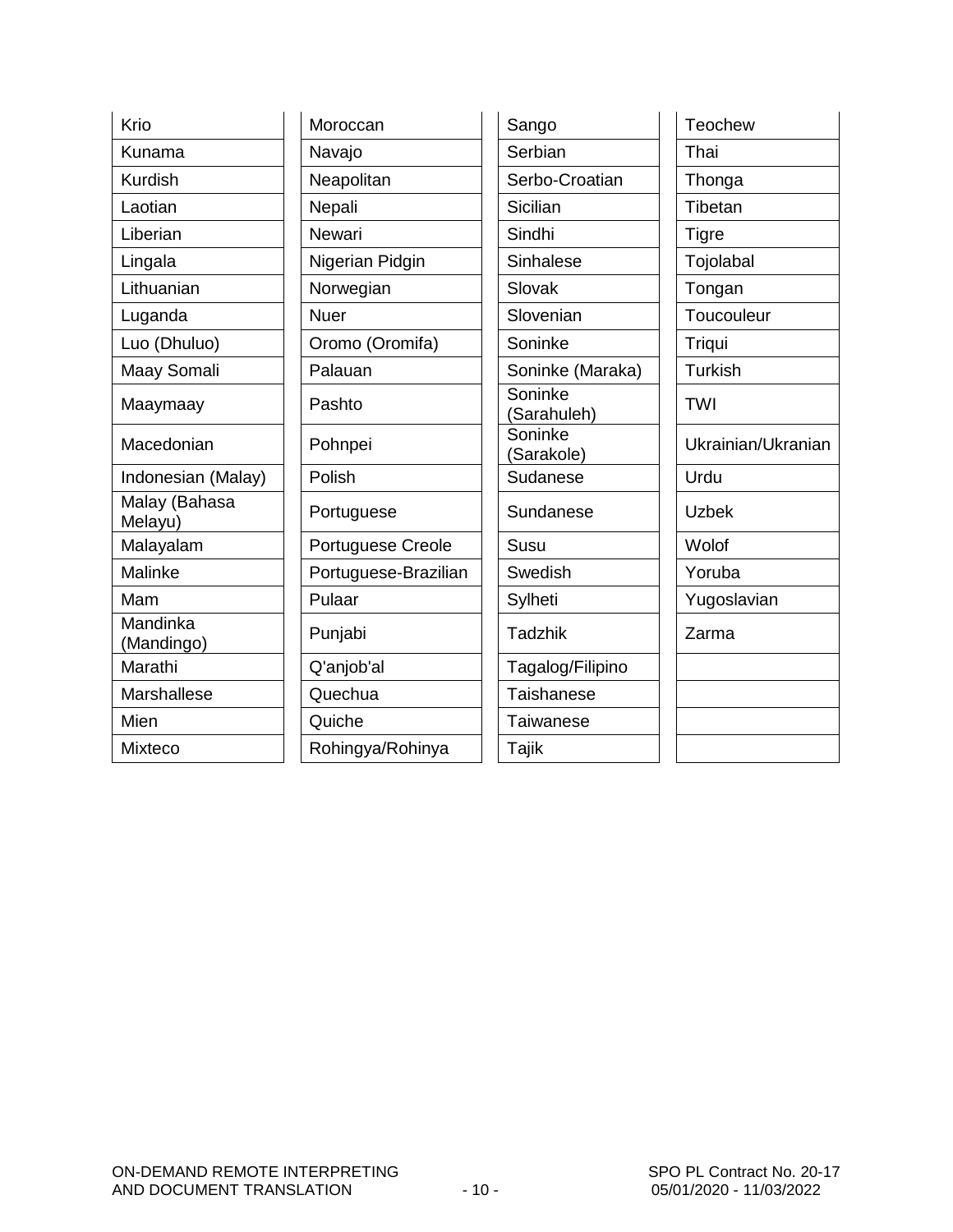## **How To Use This Price List Contract**

Contact a Contractor for a quote and chose the option that works best for your agency's situation. All quotes shall be kept in the procurement file.

The table below indicates the service each Contractor provides.

| <b>Contractor</b>                                | <b>Over the Phone</b><br>Interpreting | <b>Video Remote</b><br>Interpreting | <b>Document</b><br><b>Translation</b> |
|--------------------------------------------------|---------------------------------------|-------------------------------------|---------------------------------------|
| Corporate Translation, Inc. dba<br>Language Link |                                       |                                     |                                       |
| Voiance Language Services, LLC                   |                                       |                                     |                                       |

## **On-Demand Remote Over the Phone Interpreting (OPI)**

Interpreter services for the most frequently\* used languages must be performed within the United States from a professional facility and not a home-based office. Interpreter services for the least frequently used languages may be performed outside of the United States and/or from a homebased office.

\**Most frequently used languages" means the top ten frequently used languages.*

#### **A. Prohibition of Interpretation on a Wireless Device in a Moving Vehicle and Noisy Areas**

- 1. The contractor agrees no interpretation work by wireless communication device shall take place in a moving vehicle if the interpreter is the driver. This strict prohibition is intended to avoid driver distractions, accidents, risks to others, and lack of interpreter focus on the interpretation work itself.
- 2. Background noise such as traffic, barking dogs, crying babies, wind, and other people carrying on nearby conversations is a distraction to others on the phone and interpretation work should not proceed when any participant cannot hear due to the background noise and requests the interpreter to relocate to a quiet area.
- 3. Any interpretation conducted on a wireless device, whether texting or oral, is **prohibited** under this contract if conducted in a moving vehicle when the interpreter is the driver. To be clear, this prohibition shall also apply in states with laws addressing cell phone use and/or texting while driving and applies to all drivers involved with manually or orally typing; or entering multiple letters, numbers, symbols or other text in a wireless communication device; or sending or reading data in the device, for the purpose of oral or non-voice interpersonal communication, including texting, emailing, and instant messaging. Vehicles equipped with Bluetooth devices and dash-mounted phones are not an exception to this prohibition. Interpreters must not be driving in a moving vehicle when conducting interpretations.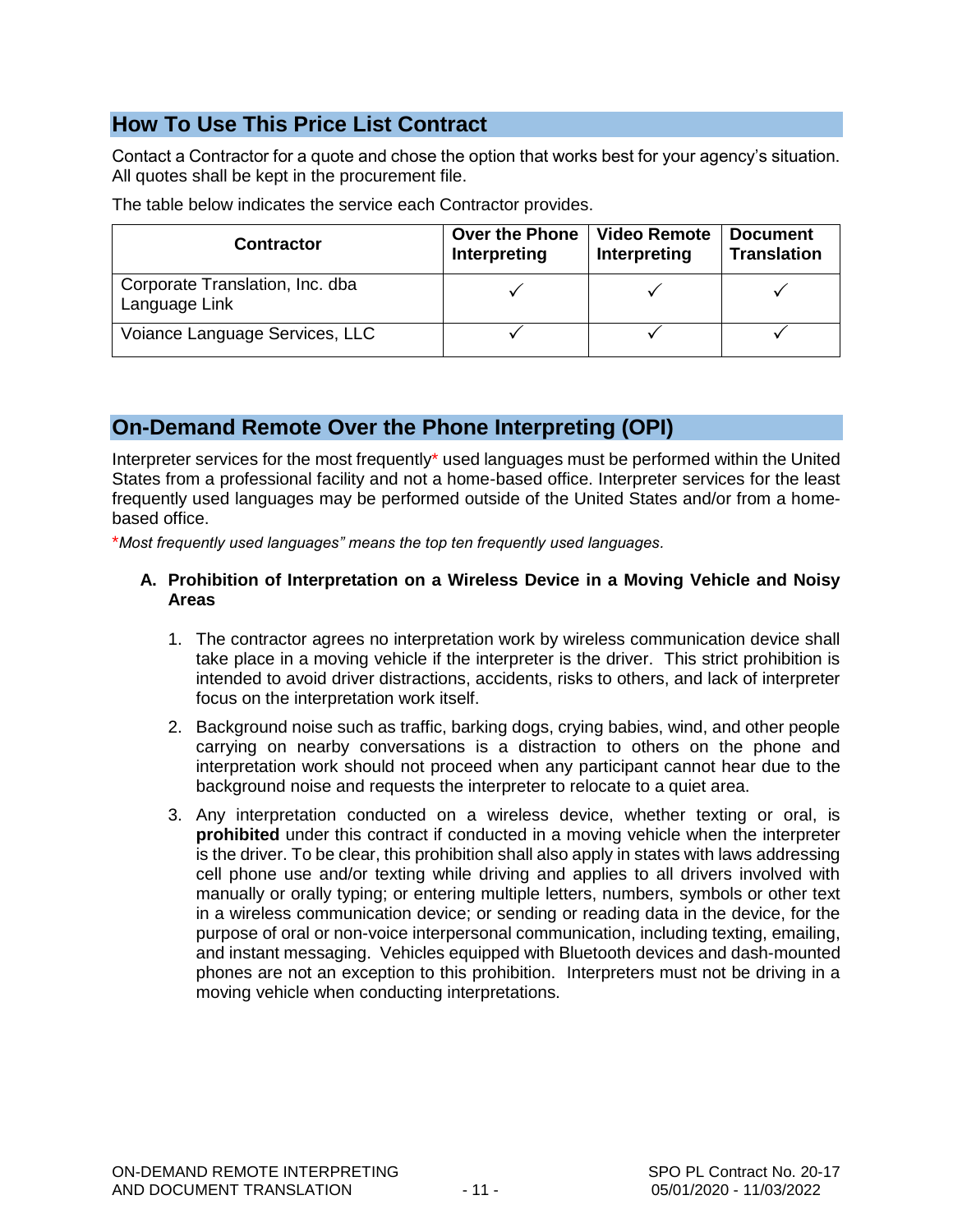#### **B. Connection**

- 1. On average per month, the Contractor must answer at least 95% of all incoming calls within five (5) seconds of the call starting to ring at the Contractor's facility. The call may be answered by an automated attendant but the customer must be given an option, either by voice prompt or keypad selection, to speak with a live operator/customer service representative. If the customer opts for a live operator/customer service representative, the connection must occur within ten seconds of the customer's selection.
- 2. On average per month, the Contractor must respond to calls at a rate of 95% or greater within 30 seconds of the client's language being identified. Once interpretation begins, the call cannot be placed on hold or put into a queue of any kind.
- 3. If in a given month the language mix of Spanish to all other languages is below 75%, the percentage of calls that must meet the 30 second response time will be adjusted as follows:

| If the           | <b>Connective time will be:</b>                                    |
|------------------|--------------------------------------------------------------------|
| percentage of    |                                                                    |
| Spanish is:      |                                                                    |
| Less than $60\%$ | 80% of all calls will be responded to within 30 seconds, after the |
|                  | client's language being identified                                 |
| 60-70%           | 85% of all calls will be responded to within 30 seconds, after the |
|                  | client's language being identified                                 |
| 70-80%           | 90% of all calls will be responded to within 30 seconds, after the |
|                  | client's language being identified                                 |

4. In the event interpretation service for Arabic, Chinese, Spanish, Russian, Somali, Vietnamese, Swahili, Tigrinya, Korean or Farsi does not begin within 60 seconds of the client's language is identified, the customer shall not be charged for any interpretation services provided for the duration of the call.

In the event, any interpretation service request for Arabic, Chinese, Spanish, Russian, Somali, Vietnamese, Swahili, Tigrinya, Korean or Farsi results in a customer being told "no interpreter is available," the Contractor will be subject to a self-assessed penalty equal to the cost of the customer's average interpreter call for the month in which the "no interpreter available" event occurs.

The above penalties will be assessed monthly by the Contractor and must be itemized and deducted from the appropriate monthly invoice total.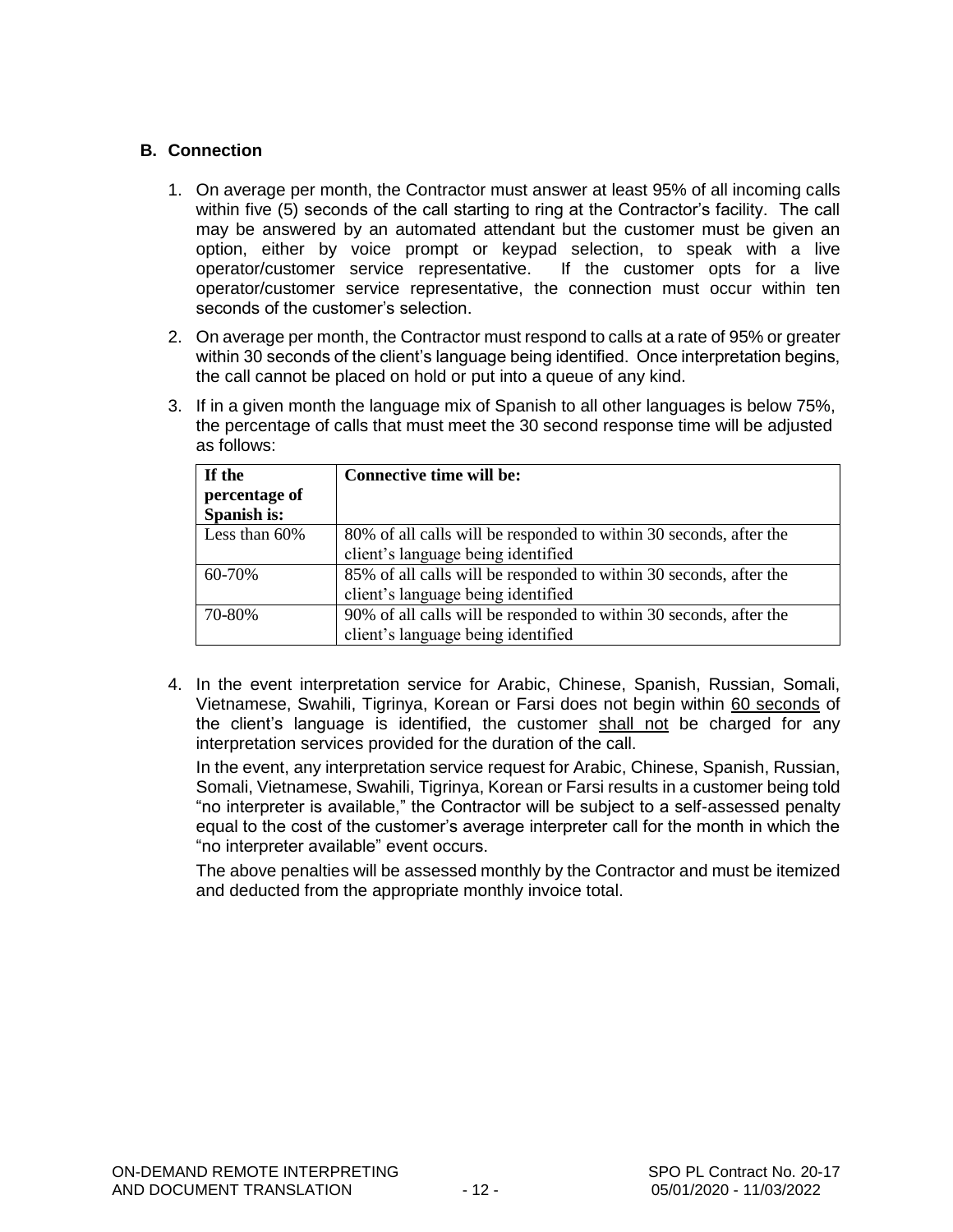## **On-Demand Video Remote Interpreting (VRI)**

VRI must provide real-time, full-motion video and audio over a dedicated high-speed, widebandwidth video connection or wireless connection that delivers high-quality video images that do not produce lags, choppy, blurry, or grainy images, or irregular pauses in communication.

VRI must be a sharply delineated image that is large enough to display the interpreter's face, arms, hands, and fingers, and the participating individual's face, arms, hands, and fingers, regardless of body position. [VRI must also provide] a clear, audible transmission of voices.

#### **A. Equipment**

- 1. Real-time, full-motion video, and audio over a dedicated high-speed, wide-bandwidth video connection or wireless connection that delivers high-quality video images that do not produce lags, choppy, blurry, or grainy images, or irregular pauses in communication.
- 2. A sharply delineated image that is large enough to display the interpreter's face, arms, hands, and fingers, and the participating individual's face, arms, hands, and fingers, regardless of his or her body position.
- 3. Clear, audible transmission of voices.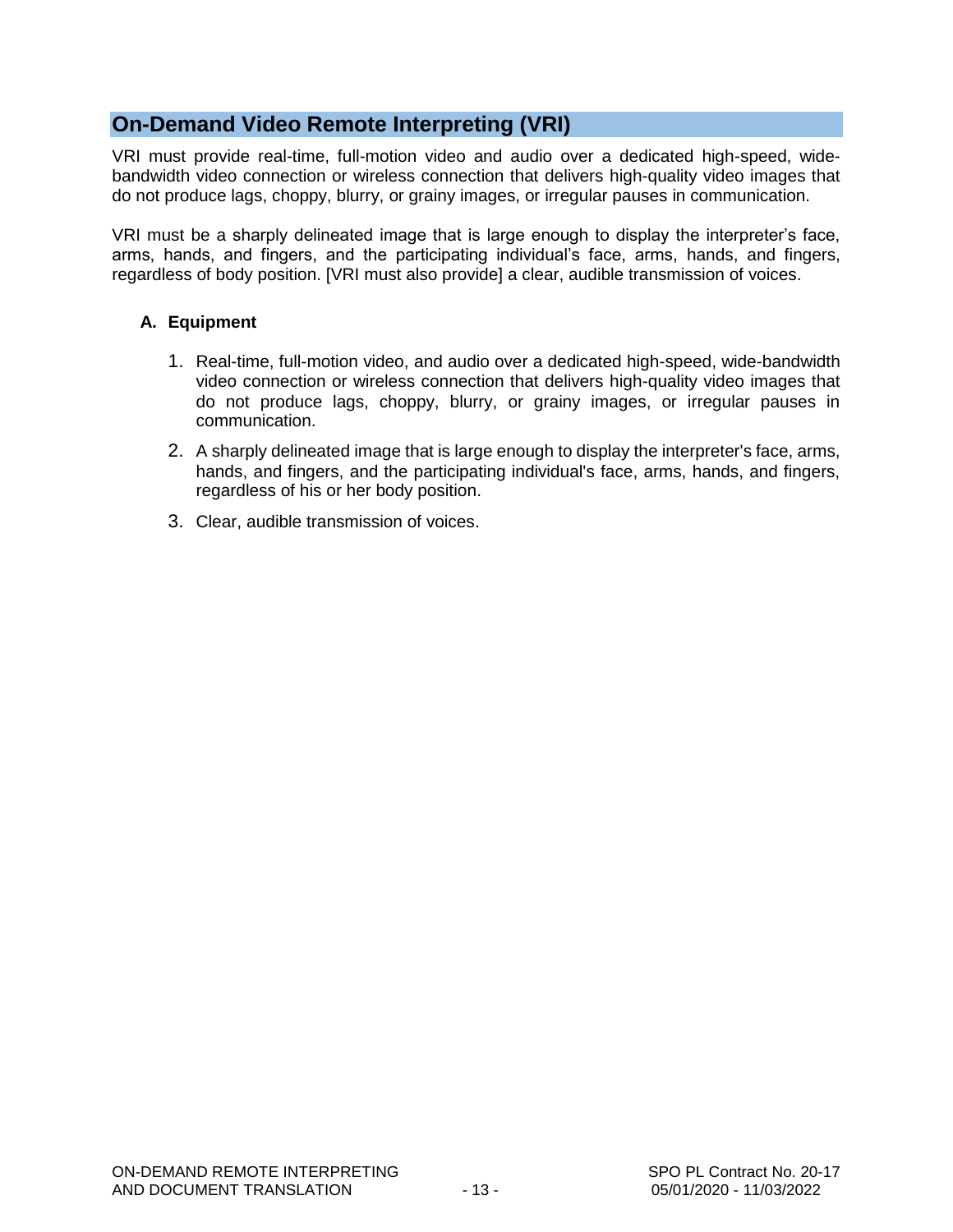### **Document Translation**

For all source documents requiring translation from one language to another, standard document translations shall be completed within the following turnaround time set in business days:

| <b>Standard Translation</b> | <b>Turnaround Time (Business Days)</b>                     |
|-----------------------------|------------------------------------------------------------|
| Fewer than 1,000 Words      | 2 days                                                     |
| 1,001 - 2,500 Words         | 5 days                                                     |
| 2,501 - 7,500 Words         | 7 days                                                     |
| More than 7,500 Words       | 7 days plus 1 additional day for each additional 500 words |

If a contractor offers expedited services, the translation shall be completed within the following turnaround time set in business days

| <b>Expedited Translation</b> | <b>Turnaround Time (Business Days)</b>                       |
|------------------------------|--------------------------------------------------------------|
| Fewer than 1,000 Words       | 1 day                                                        |
| 1,001 - 2,500 Words          | 2 days                                                       |
| 2,501 - 7,500 Words          | 4 days                                                       |
| More than 7,500 Words        | 4 days plus 1 additional day for each additional 1,000 words |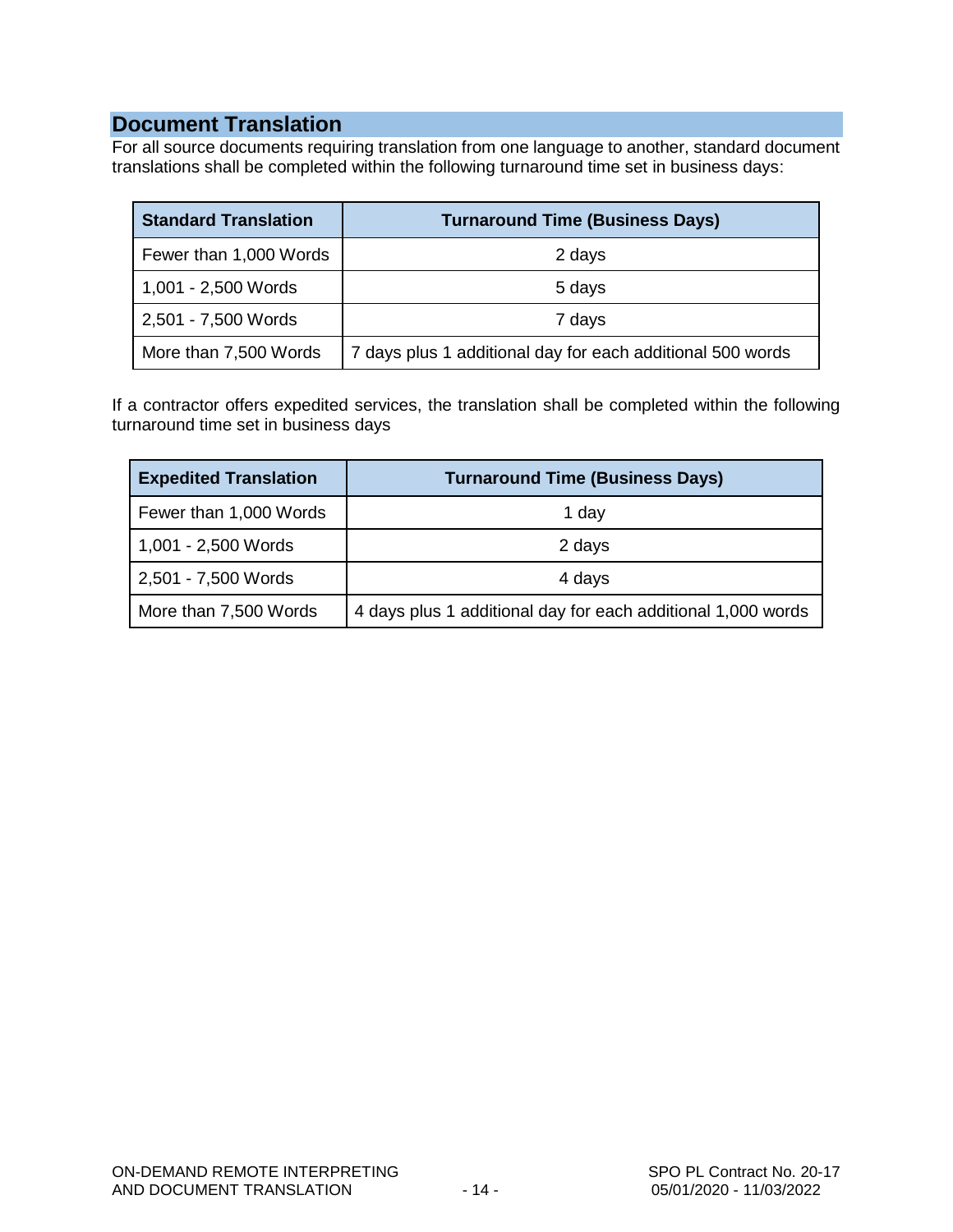# **CONTRACTOR INFORMATION**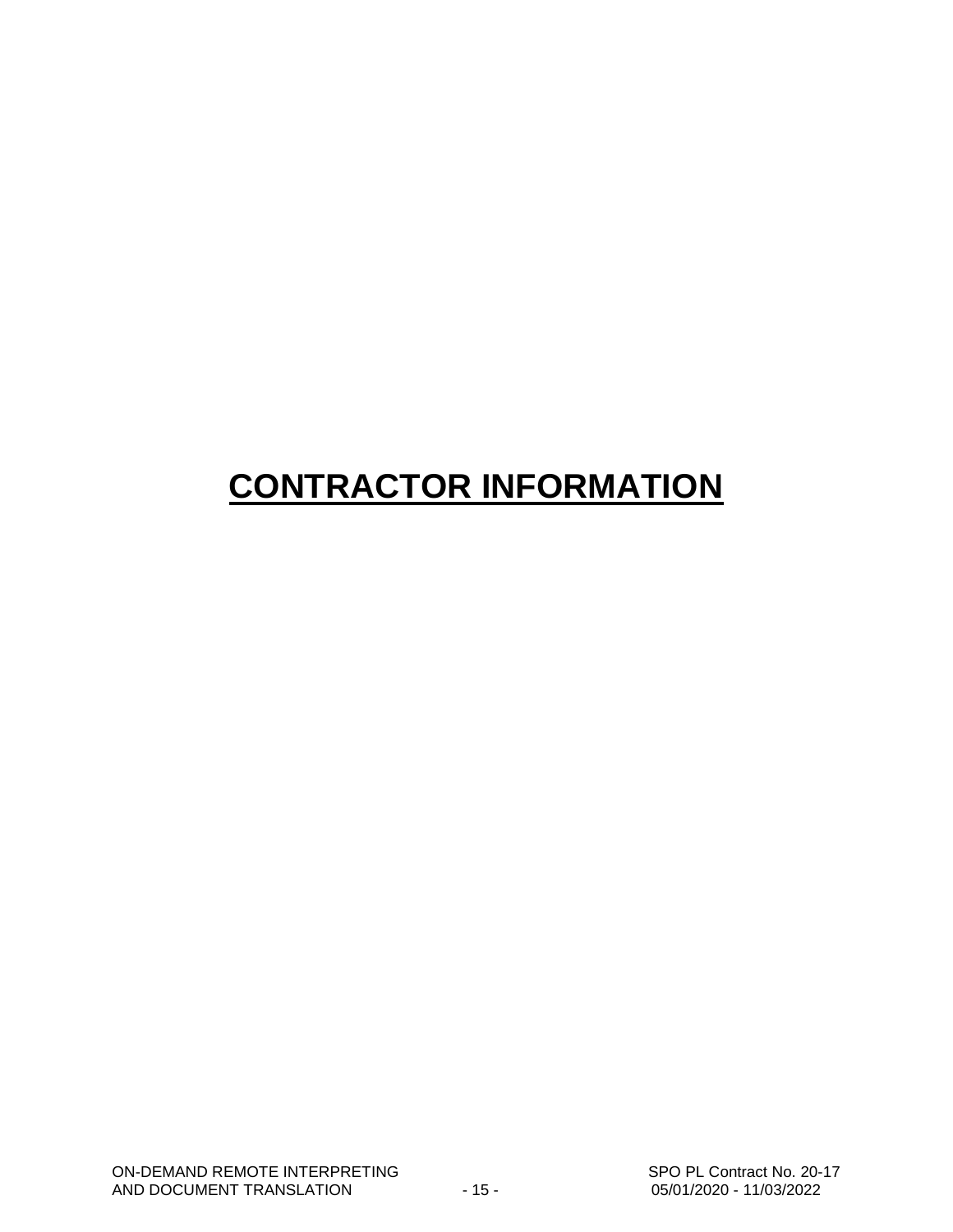

| <b>Contractor:</b>          | Corporate Translation Services, Inc. dba Language Link |                                                      |  |  |
|-----------------------------|--------------------------------------------------------|------------------------------------------------------|--|--|
| <b>Contact Information:</b> |                                                        | Name:   George Schoeck, Government Account Executive |  |  |
|                             |                                                        | Phone: 360-433-0401                                  |  |  |
|                             |                                                        | 360-433-0401<br>Fax:                                 |  |  |
|                             |                                                        | E-mail:   naspo@language.link                        |  |  |
| Website:                    | www.language.link/naspo-valuepoint                     |                                                      |  |  |
| <b>Correspondence &amp;</b> | 701 NE 136 <sup>th</sup> Ave., Suite 200               |                                                      |  |  |
| <b>Remittance Address:</b>  | Vancouver, WA 98684                                    |                                                      |  |  |

For Pricing, please go to [https://www.naspovaluepoint.org/portfolio/on-demand-remote](https://www.naspovaluepoint.org/portfolio/on-demand-remote-interpreting-opi-and-vri-and-document-translation/corporate-translation-services-dba-language-link/)[interpreting-opi-and-vri-and-document-translation/corporate-translation-services-dba-language](https://www.naspovaluepoint.org/portfolio/on-demand-remote-interpreting-opi-and-vri-and-document-translation/corporate-translation-services-dba-language-link/)[link/](https://www.naspovaluepoint.org/portfolio/on-demand-remote-interpreting-opi-and-vri-and-document-translation/corporate-translation-services-dba-language-link/)